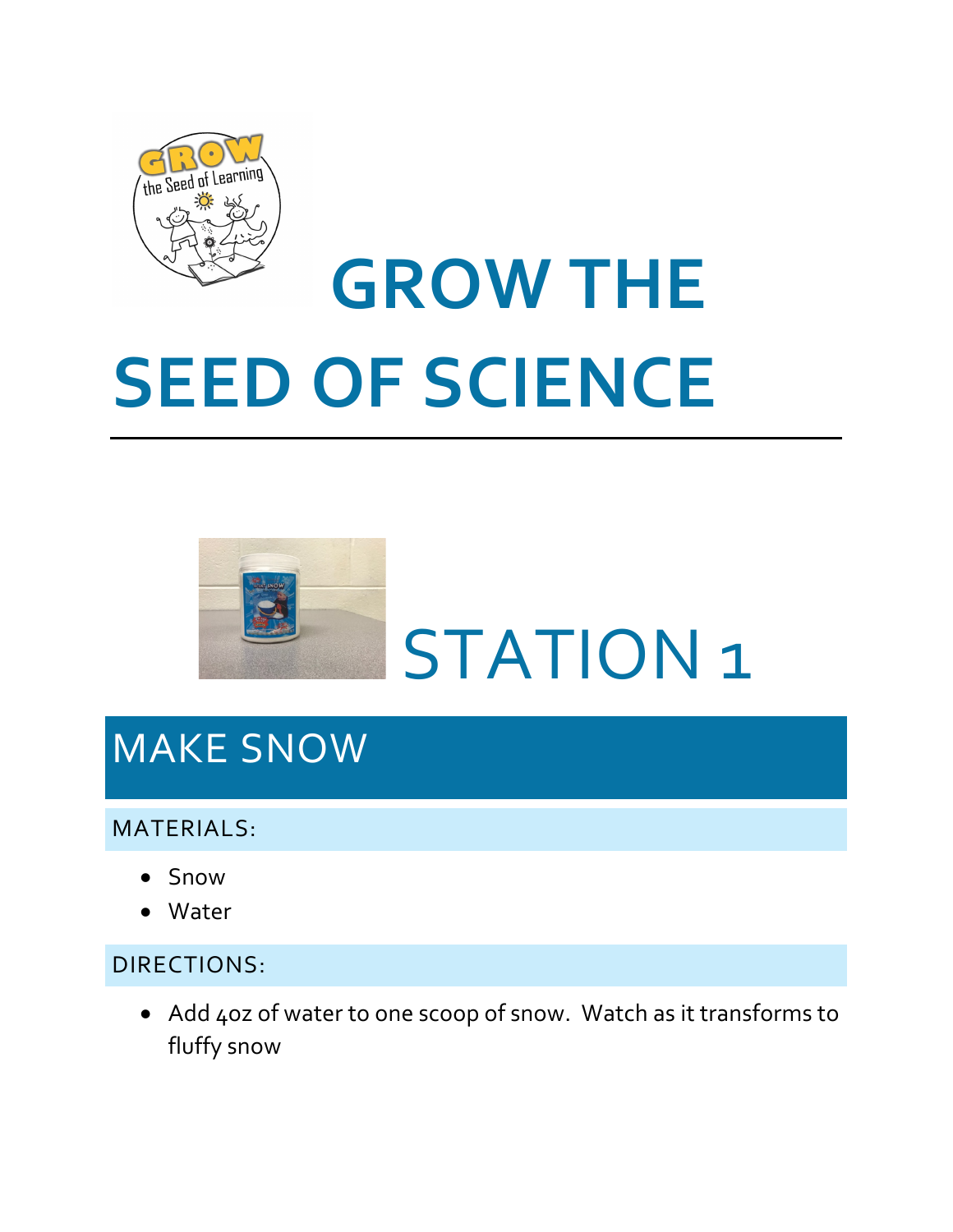

### BUG JARS

#### MATERIALS:

- Big View Bug Jars
- Plastic bugs and spiders

- Place different insects in the bug jar viewer.
- Press on the middle black spot to open the magnifying glass.
- Look through the magnifying glass.
- Talk about what you see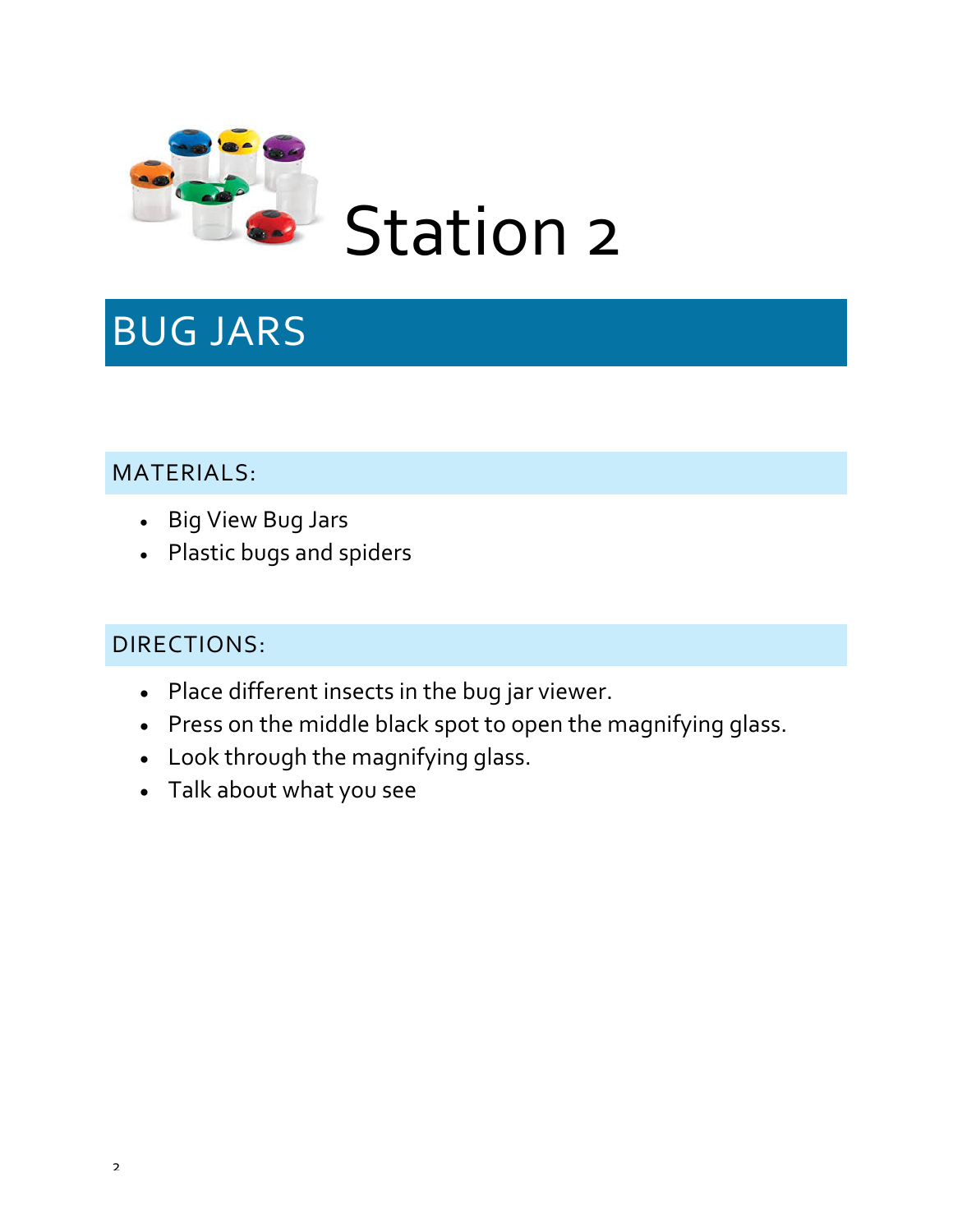

## Station 3

## VIEW FINDERS

#### MATERIALS:

- View Finders
- Slide discs

- Insert the discs, one at a time, into the view finder
- Pull the lever to change the picture
- Talk about what you see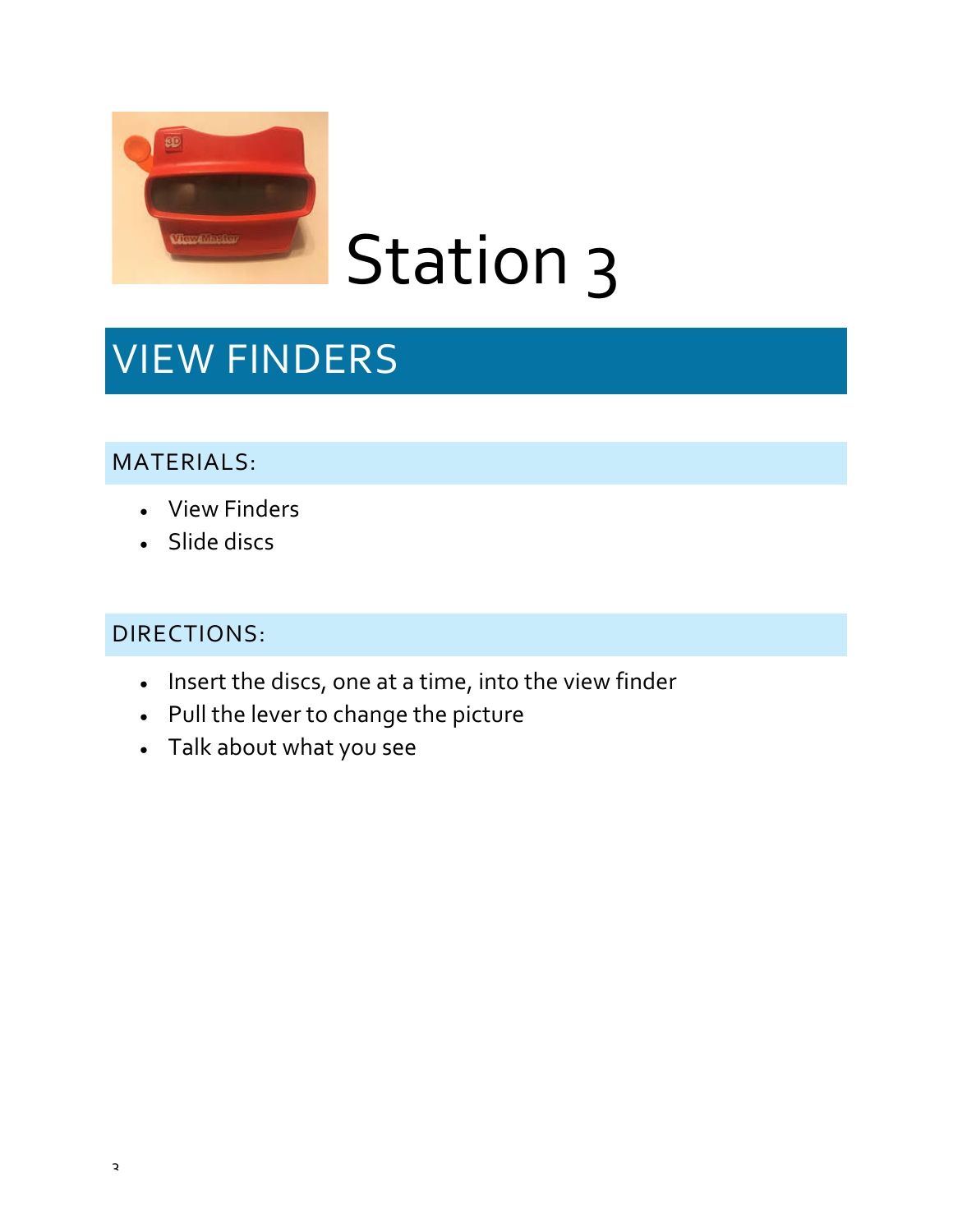

# STATION 4

## SCIENCE SORTING CENTER

#### MATERIALS:

- Objects
- Sorting Cards

- Explore the objects
- Using a sorting card have children find objects that match the card description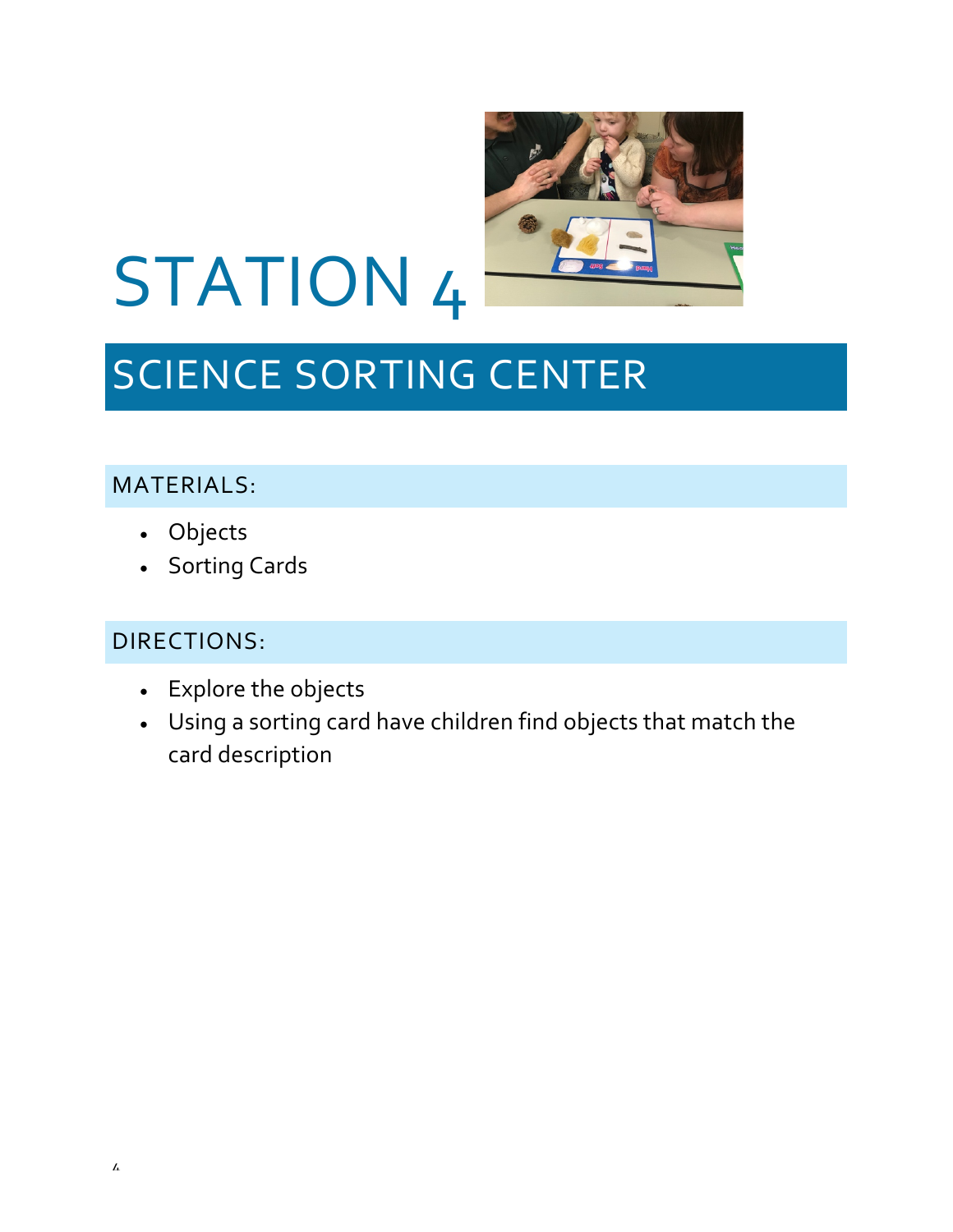

# Station 5

## SCIENCE SPECIMEN CENTER

#### MATERIALS:

- Fossils and specimens
- Magnifying glasses
- Information and photo cards

- Explore the fossils and specimens
- Use the magnifying glass to take a closer look
- Talk about what you see
- Read and share the information on the photo card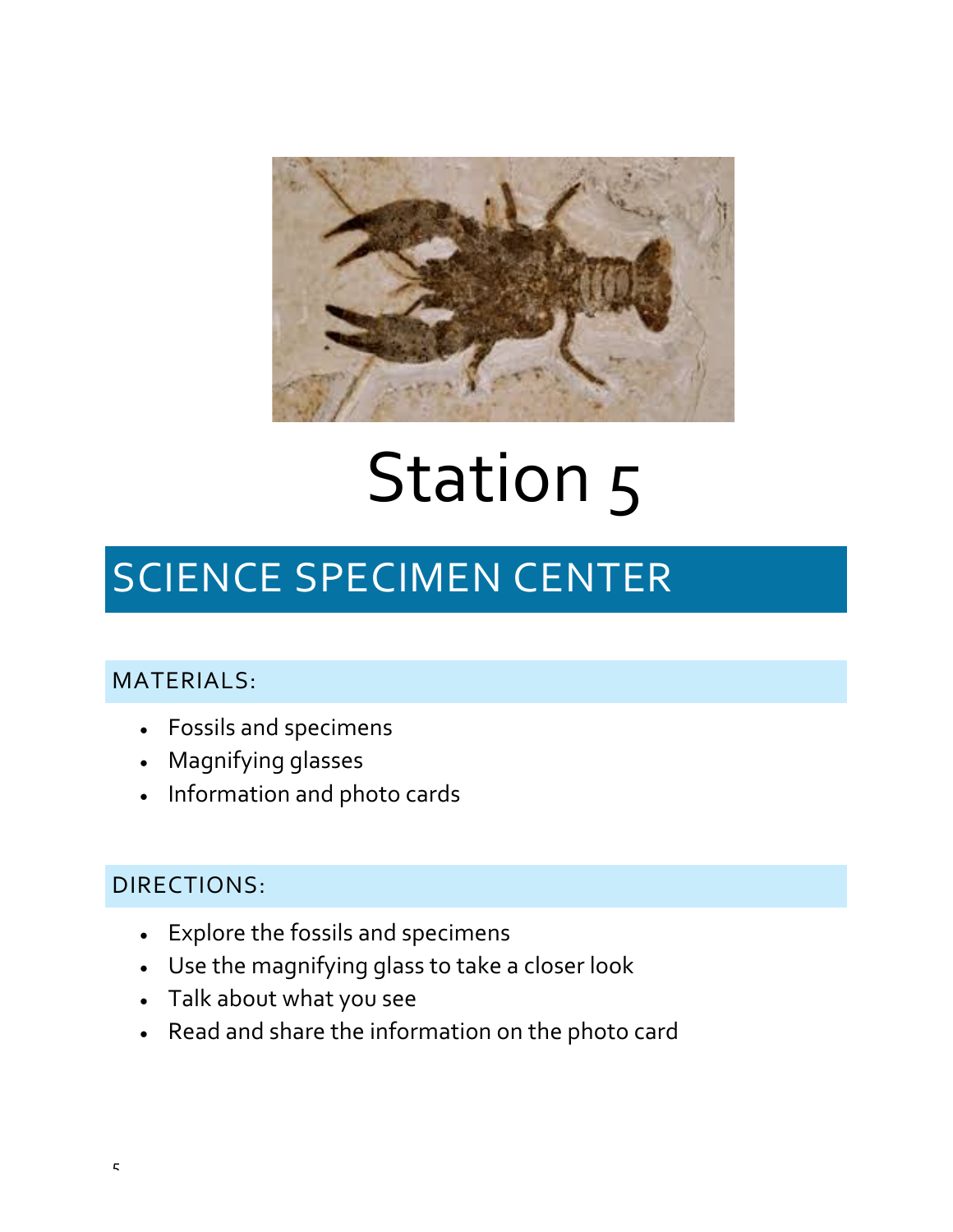

Kids just slide a card into the window box...

...then shake to reveal the answer!

## Station 6

## SHAKE AND REVEAL CARDS

#### MATERIALS:

- Question Cards
- Magnetic Board

- Pick a question card
- Slide the question card into the magnetic board
- Turn upside down and then right side up to reveal the answer
- Share the facts on the back of the card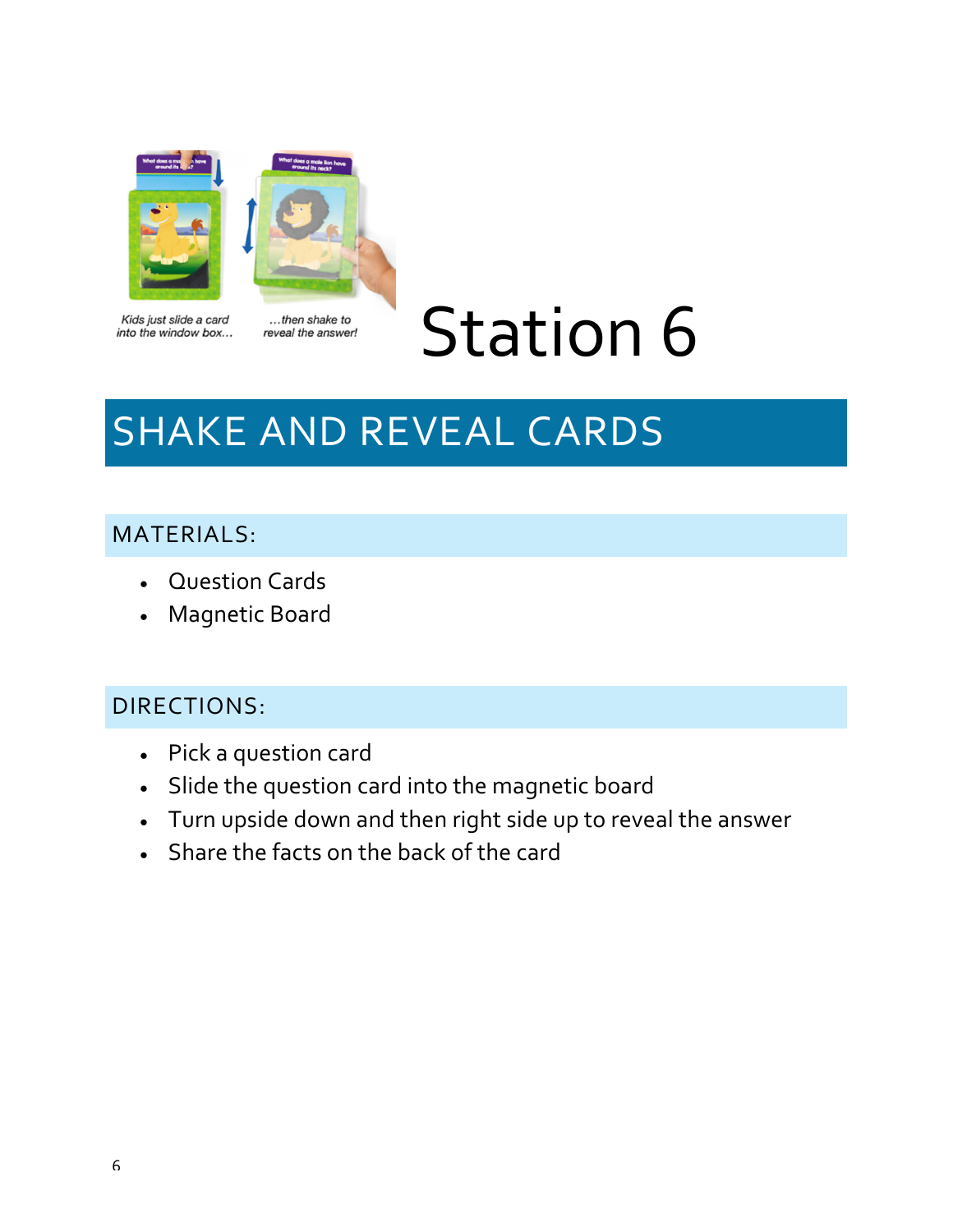

## Station 6

## SPECIMEN SETS

#### MATERIALS:

- Scorpion and Life Cycle specimen sets
- Magnifying glasses

- Using the magnifying glasses look closely at the cool objects
- Talk about what you see